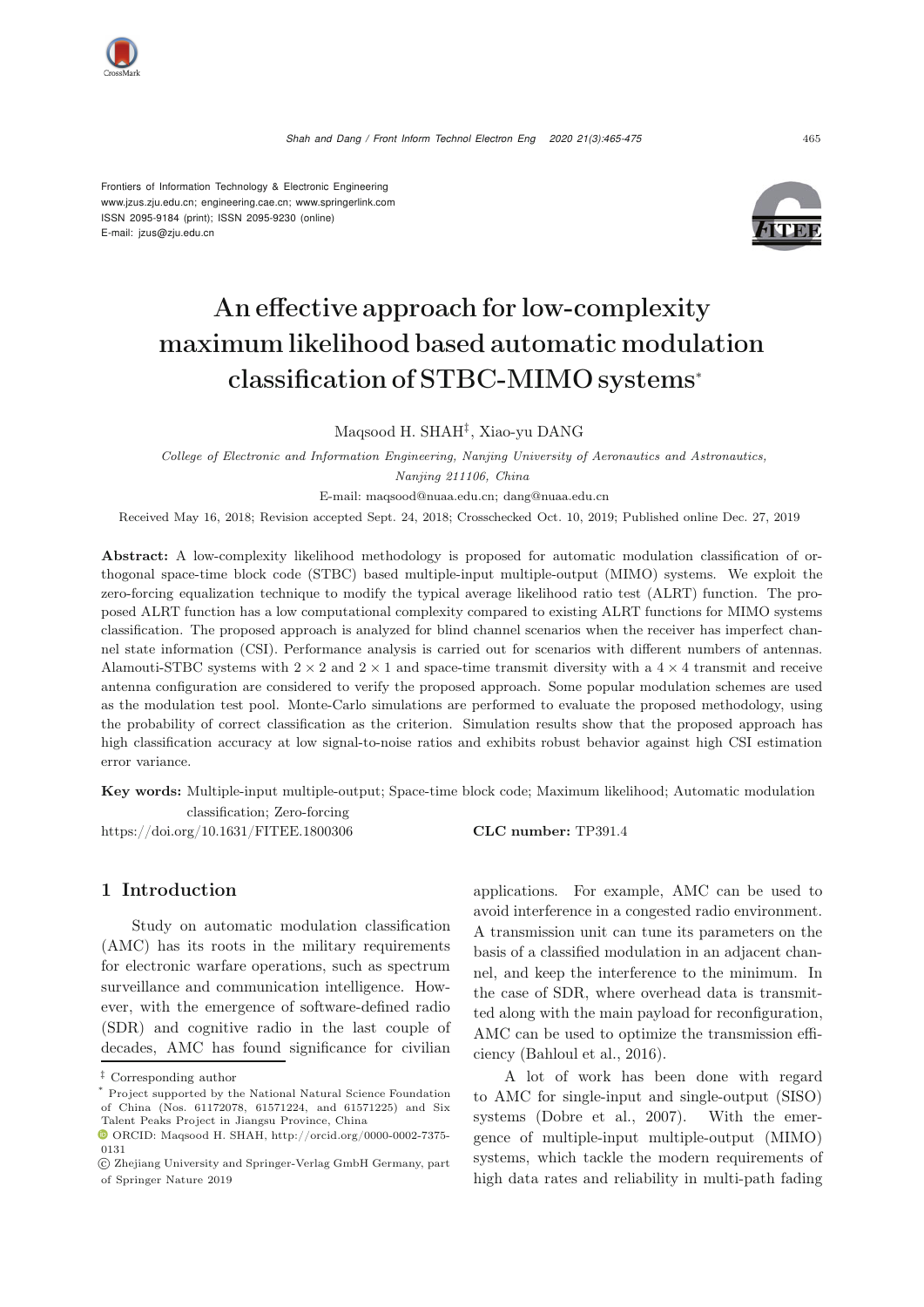environments, the problem of AMC poses new challenges. Space-time block code (STBC) is a methodology in the context of MIMO systems, sending multiple copies of the desired signal for high reliability transmission. Many variants of this technique have been proposed [\(Alamouti, 1998;](#page-9-2) [Tarokh et al.](#page-10-0), [1999](#page-10-0)). More recently, STBC-MIMO has found its application in optical wireless communications. A robust method based on Alamouti-STBC (Al-STBC) was proposed which can perform well under turbulent [atmospheric](#page-10-1) [conditions](#page-10-1) [\(Niu et al.](#page-9-3)[,](#page-10-1) [2014](#page-9-3)[;](#page-10-1) Thao et al., [2016\)](#page-10-1). In the context of power line communication networks, different variants of STBC have been used [to](#page-9-4) [achieve](#page-9-4) [enhanced](#page-9-4) [performance](#page-9-4) [\(](#page-9-4)Quan and Ribeiro, [2011](#page-9-4); [Tseng et al., 2017\)](#page-10-2). STBC has also been used in cooperative relay scenarios to achieve high data rates. [Veljovic and Urosevic](#page-10-3) [\(2017](#page-10-3)) used orthogonal STBC (OSTBC) with a configuration of  $4\times1$  to achieve  $3/4$  data rate. Similarly, a distributed quasi OSTBC was used to achieve better bit-errorrate performance [\(Tseng and Liao](#page-10-4), [2014](#page-10-4)).

There are different MIMO techniques which are still evolving with contemporary developments in the field of communications. AMC for MIMO systems is still a very active research area. There are two broader categories for modulation classification algorithms, decision-theoretic (or likelihood-based) [\(Huang and Polydoros](#page-9-5)[,](#page-10-5) [1995](#page-9-5)[;](#page-10-5) [Sills](#page-9-6)[,](#page-10-5) [1999](#page-9-6)[;](#page-10-5) Wei and Mendel, [2000\)](#page-10-5) and pattern recognition (or featurebased[\)](#page-9-9) [\(Nandi and Azzouz](#page-9-7)[,](#page-9-9) [1997](#page-9-7)[,](#page-9-9) [1998;](#page-9-8) Swami and Sadler, [2000\)](#page-9-9). The likelihood-based approach is a probabilistic solution and performs optimal classification in the Bayesian sense. It is based on prior knowledge of the probability distribution and hypothesis [\(Sills](#page-9-6), [1999](#page-9-6)). The feature-based approach depends on some basic features (or characteristics) of a received signal [\(Nandi and Azzouz](#page-9-7), [1997](#page-9-7)). There are two broader categories to solve the classification problem after obtaining the feature set, hierarchical tree based [\(Swami and Sadler](#page-9-9), [2000](#page-9-9)) and machine learning based approaches. The support vector machine [\(Zhu et al., 2011](#page-10-6)), k[-nearest](#page-9-10) [neighbor](#page-9-10) [\(](#page-9-10)Aslam et al., [2012](#page-9-10)[\),](#page-9-8) [and](#page-9-8) [artificial](#page-9-8) [neural](#page-9-8) [network](#page-9-8) [\(](#page-9-8)Nandi and Azzouz, [1998\)](#page-9-8) are some of the machine learning based modulation classifiers. Recently, evolution of deep learning for pattern recognition has inspired work in the field of communications. [Ali and Fan](#page-9-11) [\(2017](#page-9-11)) used deep learning to perform modulation classification without explicit extraction of a feature

set. However, most of the AMC work in deep learning still pertains to SISO systems.

Eldemerdash et al. [\(2013](#page-9-12)) proposed a featurebased approach for modulation classification of Al-STBC systems. For spatially correlated MIMO systems, a feature-based approach using higher-order mom[ents](#page-9-13) [and](#page-9-13) [cumulants](#page-9-13) [was](#page-9-13) [proposed](#page-9-13) [in](#page-9-13) Hassan et al. [\(2010](#page-9-13)). Some other feature-based [\(Shi et al.](#page-9-14), [2007](#page-9-14); [Mühlhaus et al.](#page-9-15), [2012;](#page-9-15) [Marey and Dobre](#page-9-16), [2015](#page-9-16)) and maximum likelihood (ML) based methodologies [\(Choqueuse et al.](#page-9-17), [2010](#page-9-17); [Luo et al.](#page-9-18), [2012](#page-9-18); [Salam et al.](#page-9-19), [2015](#page-9-19); [Turan et al., 2016\)](#page-10-7) have been proposed for AMC of different MIMO systems. The computational complexity of likelihood functions proposed in these studies increases with the increase of the number of antennas, which makes them less practical for higher numbers of antennas in real-time scenarios.

In this study, we propose an ML-based modulation classification approach for OSTBC-MIMO systems. We exploit the zero-forcing (ZF) equalization technique to achieve a consequential low-complexity solution. An updated ALRT function, independent of the antenna number, is proposed using the ZFequalized symbols for classification. The impact of the CSI estimation error [\(Beres and Adve, 2007\)](#page-9-20) on modulation classification is simulated and discussed. The proposed algorithm has been verified for the Al-STBC system with  $2 \times 2$  and  $2 \times 1$  and space-time transmit diversity (STTD) with a  $4 \times 4$  transmit and receive antenna configuration. The probability of correct classification is used as the performance criterion. Simulations reveal high classification accuracy at a practical signal-to-noise ratio (SNR) range and CSI estimation error variance.

## 2 System model

In this section the general flow of the overall classification process is explained briefly. Fig. [1](#page-2-0) depicts an overall flow diagram of our system model. In the radio frequency preprocessing block, the signal received by  $N_r$  antennas is mixed with a correlated channel matrix and subsequently provided as input to the ZF equalization block after addition of additive white Gaussian noise (AWGN). Typical MLbased modulation classification methodologies consider non-equalized symbols at multiple receive antennas. In this study, we use the symbols after ZF equalization for ML-based classification.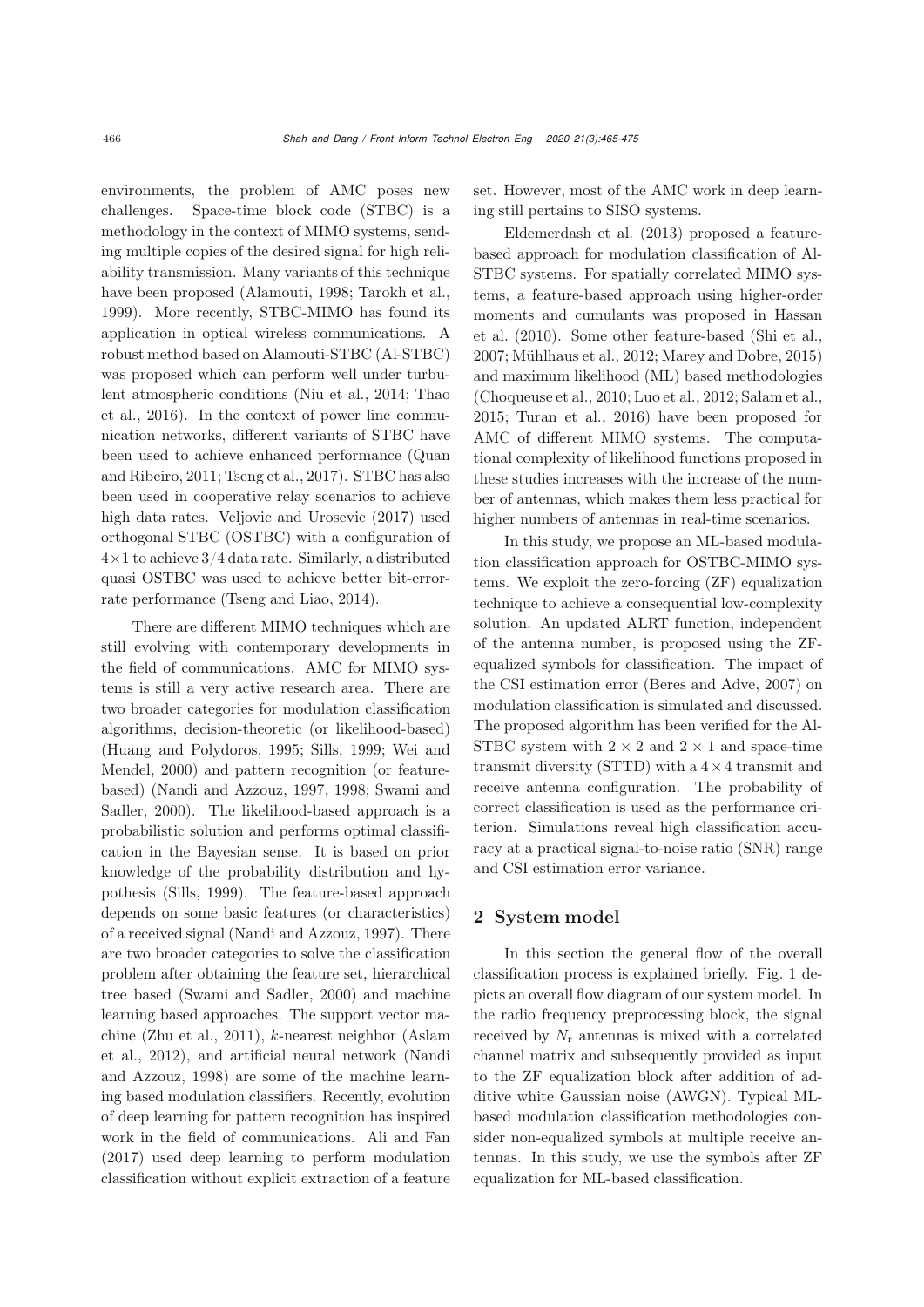

<span id="page-2-0"></span>Fig. 1 Overall process flow diagram of the proposed study

For a MIMO system with  $N_t$  transmit antennas and  $N_r$  receive antennas, the received signal vector is given by

$$
R = HS + N,\tag{1}
$$

where  $\boldsymbol{R}$  is the receive data vector,  $\boldsymbol{H}$  is the blockfading channel with Rayleigh distribution, *S* is the transmitted vector consisting of modulated symbols, and  $N$  is the AWGN channel vector with variance  $\sigma_{\rm n}^2$ .

The signal model for Al-STBC  $(2 \times 2, 2 \times 1)$ and for STTD  $(4 \times 4)$  transmit and receive antenna configurations is further explained in the following subsections.

#### 2.1 Al-STBC with  $2 \times 2$  MIMO configuration

Alamouti block coding is a transmit diversity technique which can be used in the  $2 \times 1$  multipleinput and single-output (MISO) and  $2 \times 2$  MIMO configurations [\(Alamouti](#page-9-2), [1998\)](#page-9-2). We consider the  $2 \times 2$  MIMO configuration to elaborate the signal model and achieve a generalized received signal vector form. Table [1](#page-2-1) represents the Al-STBC scheme, where  $s_{2k+1}$  and  $s_{2k+2}$  are symbols transmitted by antennas 1 and 2 at time slot  $2k+1$ , respectively. Similarly,  $-s_{2k+2}^*$  and  $s_{2k+1}^*$  are symbols transmitted by antennas 1 and 2 at time slot  $2k + 2$ , respectively, where \* represents the conjugate,  $k \in {0, 1, \ldots, L/2}$ , and *L* is the block length of data symbols. The process of received vector combination for multiple

<span id="page-2-1"></span>Table 1 Al-STBC code

| Antenna |            | Time slot                        |
|---------|------------|----------------------------------|
|         | $2k+1$     | $2k+2$                           |
|         | $s_{2k+1}$ | $\frac{-s^*_{2k+2}}{s^*_{2k+1}}$ |
| 2       | $s_{2k+2}$ |                                  |

antennas at different time slots is elaborated for the  $2 \times 2$  Al-STBC configuration, which is subsequently generalized for other scenarios.

The received signals for antennas 1 and 2 at time slot  $2k + 1$  are given by

<span id="page-2-2"></span>
$$
\begin{aligned} \binom{2k+1}{r_1} &= h_{11}s_{2k+1} + h_{12}s_{2k+2} + \binom{2k+1}{n_1}, \qquad (2) \end{aligned}
$$

<span id="page-2-3"></span>
$$
\begin{aligned} \binom{2k+1}{r_2} &= h_{21}s_{2k+1} + h_{22}s_{2k+2} + \binom{2k+1}{r_2}. \qquad (3) \end{aligned}
$$

In Eqs. [\(2\)](#page-2-2) and [\(3\)](#page-2-3), overset is used to denote the time slot and the subscript emphasizes the antenna number. The received signals for antennas 1 and 2 at time slot  $2k + 2$  can be given by

<span id="page-2-4"></span>
$$
\begin{aligned} \binom{2k+2}{r_1} &= h_{11}(-s_{2k+2}^*) + h_{12}s_{2k+1}^* + \binom{2k+2}{n_1}, \qquad (4) \end{aligned}
$$

<span id="page-2-5"></span>
$$
\begin{aligned} \binom{2k+2}{r_2} &= h_{21}(-s_{2k+2}^*) + h_{22}s_{2k+1}^* + \binom{2k+2}{n_2}.\end{aligned} \tag{5}
$$

By taking the conjugate of Eqs. [\(4\)](#page-2-4) and [\(5\)](#page-2-5) and rearranging to obtain a combined received vector for both antennas at time slots  $2k + 1$  and  $2k + 2$ , we have

$$
\begin{aligned}\n\mathbf{R}^{(2k+1)} &= \begin{bmatrix} (2k+1) \\ r_1 \\ (2k+1) \\ r_2 \end{bmatrix} = \begin{bmatrix} h_{11} & h_{12} \\ h_{21} & h_{22} \end{bmatrix} \begin{bmatrix} s_{2k+1} \\ s_{2k+2} \end{bmatrix} + \begin{bmatrix} (2k+1) \\ n_1 \\ (2k+1) \\ n_2 \end{bmatrix}, \quad (6) \\
\mathbf{R}^{(2k+2)} &= \begin{bmatrix} (2k+2) \\ r_1^* \\ (2k+2) \\ r_2^* \end{bmatrix} = \begin{bmatrix} h_{12}^* & -h_{11}^* \\ h_{22}^* & -h_{21}^* \end{bmatrix} \begin{bmatrix} s_{2k+1} \\ s_{2k+2} \end{bmatrix} + \begin{bmatrix} (2k+2) \\ n_1^* \\ (2k+2) \\ n_2^* \end{bmatrix}.\n\end{aligned}
$$

By combining the received vectors for different time slots in Eqs.  $(6)$  and  $(7)$ , we have

<span id="page-2-7"></span><span id="page-2-6"></span>
$$
\overleftrightarrow{R} = \overleftrightarrow{H}S + \overleftrightarrow{N}, \tag{8}
$$

where  $\leftrightarrow$  represents the concatenation operation,

$$
\overleftrightarrow{\mathbf{R}} = \begin{bmatrix} (2k+1) \\ \mathbf{R} \\ (2k+2) \\ \mathbf{R} \end{bmatrix}, \overleftrightarrow{\mathbf{H}} = \begin{bmatrix} (2k+1) \\ \mathbf{H} \\ (2k+2) \\ \mathbf{H} \end{bmatrix}, \text{ and } \overleftrightarrow{\mathbf{N}} = \begin{bmatrix} (2k+1) \\ \mathbf{N} \\ (2k+2) \\ \mathbf{N} \end{bmatrix}.
$$

#### 2.2 STTD with  $4 \times 4$  MIMO configuration

The space-time code for four antennas, using STTD and orthogonal transmit diversity (OTD), was defined by [Jalloul et al.](#page-9-21) [\(1999](#page-9-21)). Table [2](#page-3-0) shows the STBC for four transmit antennas.

Following a similar process for  $2 \times 2$  Al-STBC as in the previous subsection, we can write the combined received vector for the  $4 \times 4$  STBC-MIMO configuration as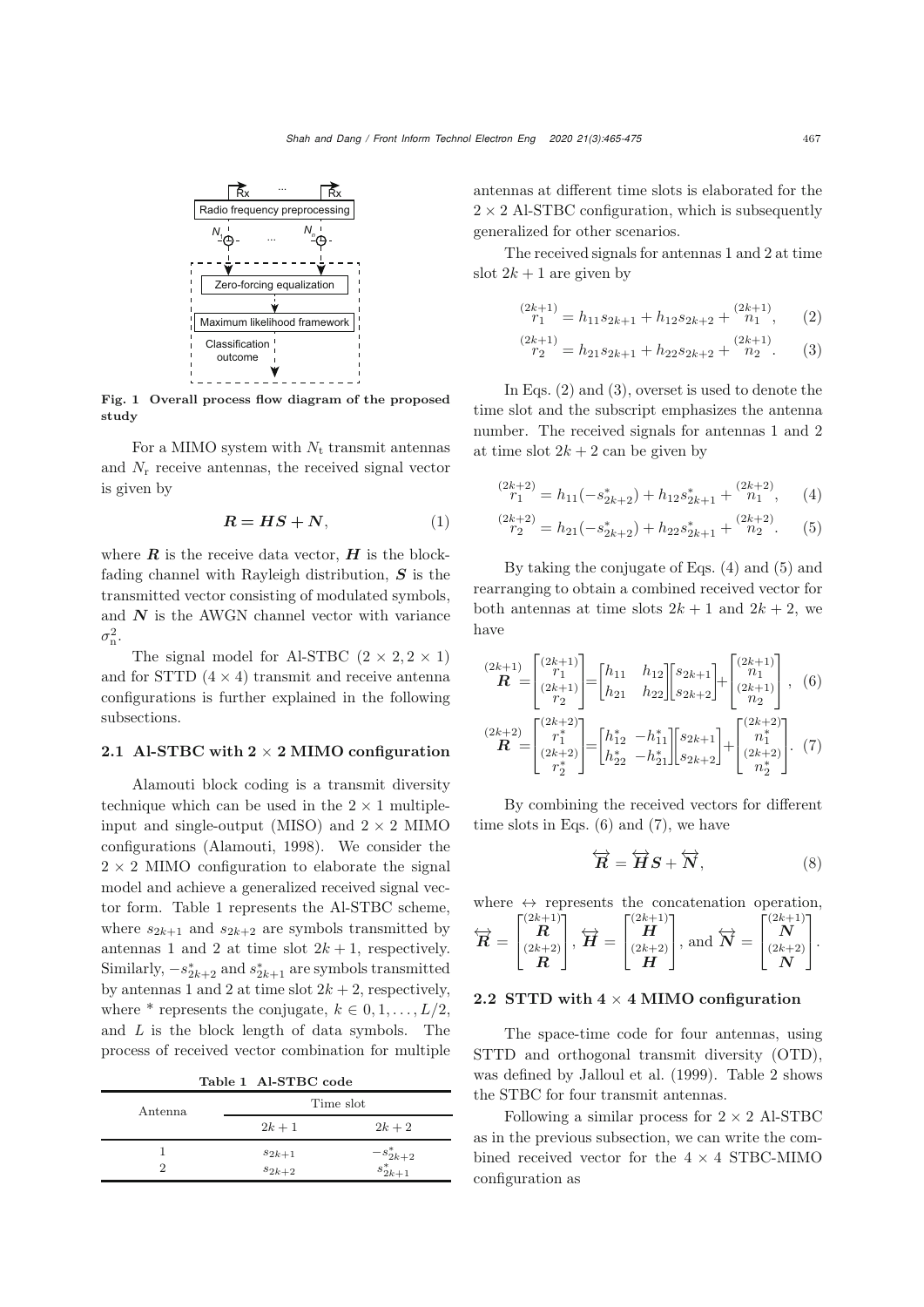| Antenna |            |               | Time slot   |               |
|---------|------------|---------------|-------------|---------------|
|         | $4k+1$     | $4k+2$        | $4k+3$      | $4k+4$        |
|         | $s_{4k+1}$ | $-s_{4k+2}^*$ | $s_{4k+1}$  | $-s_{4k+2}^*$ |
| 2       | $s_{4k+2}$ | $s_{4k+1}^*$  | $s_{4k+2}$  | $s_{4k+1}^*$  |
| 3       | $s_{4k+3}$ | $-s_{4k+4}^*$ | $-s_{4k+3}$ | $s_{4k+4}^*$  |
| 4       | $s_{4k+4}$ | $s_{4k+3}^*$  | $-s_{4k+3}$ | $-s_{4k+3}^*$ |

<span id="page-3-0"></span>Table 2 Orthogonal STTD-OTD code

$$
\stackrel{\leftrightarrow}{R} = \begin{bmatrix} (4k+1) \\ R \\ (4k+2) \\ (4k+3) \\ R \\ (4k+4) \\ R \end{bmatrix} = \begin{bmatrix} (4k+1) \\ H \\ (4k+2) \\ (4k+3) \\ H \\ H \end{bmatrix} \begin{bmatrix} s_{4k+1} \\ s_{4k+2} \\ s_{4k+3} \\ s_{4k+4} \end{bmatrix} + \begin{bmatrix} (4k+1) \\ N \\ (4k+2) \\ N \\ (4k+3) \\ (4k+4) \\ N \end{bmatrix} . \tag{9}
$$

The generalized form for the combined received vector for multiple antennas and time slots is thus given by

$$
\overleftrightarrow{\mathbf{R}}_{(N_{\mathrm{t}}N_{\mathrm{r}}\times 1)} = \overleftrightarrow{\mathbf{H}}_{(N_{\mathrm{t}}N_{\mathrm{r}}\times N_{\mathrm{t}})}\mathbf{S}_{(N_{\mathrm{t}}\times 1)} + \overleftrightarrow{\mathbf{N}}_{(N_{\mathrm{t}}N_{\mathrm{r}}\times 1)}.
$$
\n(10)

The combined channel matrix  $\overleftrightarrow{H}$  depends on the number of receive antennas  $N_r$  and orthogonal code. The subscripts in Eq. [\(10\)](#page-3-1) represent the dimension of vectors.

## 3 Channel estimation model and zeroforcing equalization

#### 3.1 CSI estimation error model

For the full-blind classification scenario, the CSI matrix has to be estimated before applying ZF equalization [\(Beres and Adve](#page-9-20), [2007](#page-9-20)). We do not perform CSI estimation in our study. However, we model the estimated channel to investigate the effect of the estimation error in our proposed methodology. Eq. [\(11\)](#page-3-2) represents the modeled estimated channel  $\vec{H}$ :

$$
\hat{H} = H + \sigma_{\rm e}^2 \alpha, \qquad (11)
$$

where  $\hat{H}$  is the estimated channel matrix,  $\sigma_{\rm e}^2$  is the variance of the channel estimation error, and  $\alpha$  is the matrix of the same size as  $H$  and has the entries (zero-mean and unit variance) which are independent and identically distributed (i.i.d.) random variables with a standard normal distribution.

#### 3.2 Zero-forcing equalization

ZF equalization uses the inverse of a channel response to recover the equalized symbols. Once symbols of block length L are received at multiple receive antennas, we use the ZF equalization method to obtain the equalized symbols, which are then passed on as input to the ML framework for modulation classification. Eq. [\(10\)](#page-3-1) shows the generalized combined received signals for multiple time slots at different receive antennas. We need to solve Eq. [\(10\)](#page-3-1) for vector *S*. The pseudo-inverse of a matrix is defined by  $H^{\dagger} = (H^{\rm H}H)^{-1}H^{\rm H}$  [\(Ben-Israel and Greville](#page-9-22), [2003](#page-9-22)). Equation for the equalized symbol vector  $\hat{S}$ is thus given by

<span id="page-3-3"></span>
$$
\hat{S} = H^{\dagger} (HS + N), \tag{12}
$$

$$
\hat{S} = S + H^{\dagger} N \simeq S + ((H^{\mathrm{H}} H)^{-1} H^{\mathrm{H}}) N, \quad (13)
$$

where † denotes the pseudo-inverse and ∧ emphasizes the equalized received symbols. Finally, for the block of length L, the equalized symbol vector  $\hat{S}$ is concatenated and used in the ML framework for modulation classification.

## <span id="page-3-1"></span>4 Proposed maximum likelihood framework

A decision-theoretic based approach for modulation classification is based on the ML works of the principle of hypothesis testing for multiple unknowns [\(Sills](#page-9-6), [1999\)](#page-9-6). We represent our likelihood function for a certain modulation  $\psi$  by  $\Lambda(\mathbf{R}|\psi,\mathbf{H}),$ where  $\boldsymbol{R}$  is the received signal vector,  $\psi$  represents the modulation format, and  $H$  is the channel coefficient matrix for a flat-fading Rayleigh channel. In the context of the ML framework, the most probable classified modulation is the one that maximizes the above likelihood function [\(Choqueuse et al.](#page-9-17), [2010;](#page-9-17) [Luo et al., 2012\)](#page-9-18), such that

$$
\hat{\psi} = \underset{\psi \in \Theta}{\operatorname{argmax}} (\Lambda(\mathbf{R}|\psi, \mathbf{H})), \tag{14}
$$

<span id="page-3-2"></span>where  $\hat{\psi}$  denotes the classified modulation and  $\Theta = {\psi_1, \psi_2, \ldots, \psi_n}$  represents the modulation pool for which the likelihood function is maximized. In our case, some popular modulation schemes, including binary phase shift keying (BPSK), quadrature phase shift keying (QPSK), 8 phase shift keying (8PSK), and 16 quadrature amplitude modulation (16QAM), are used as the modulation test pool.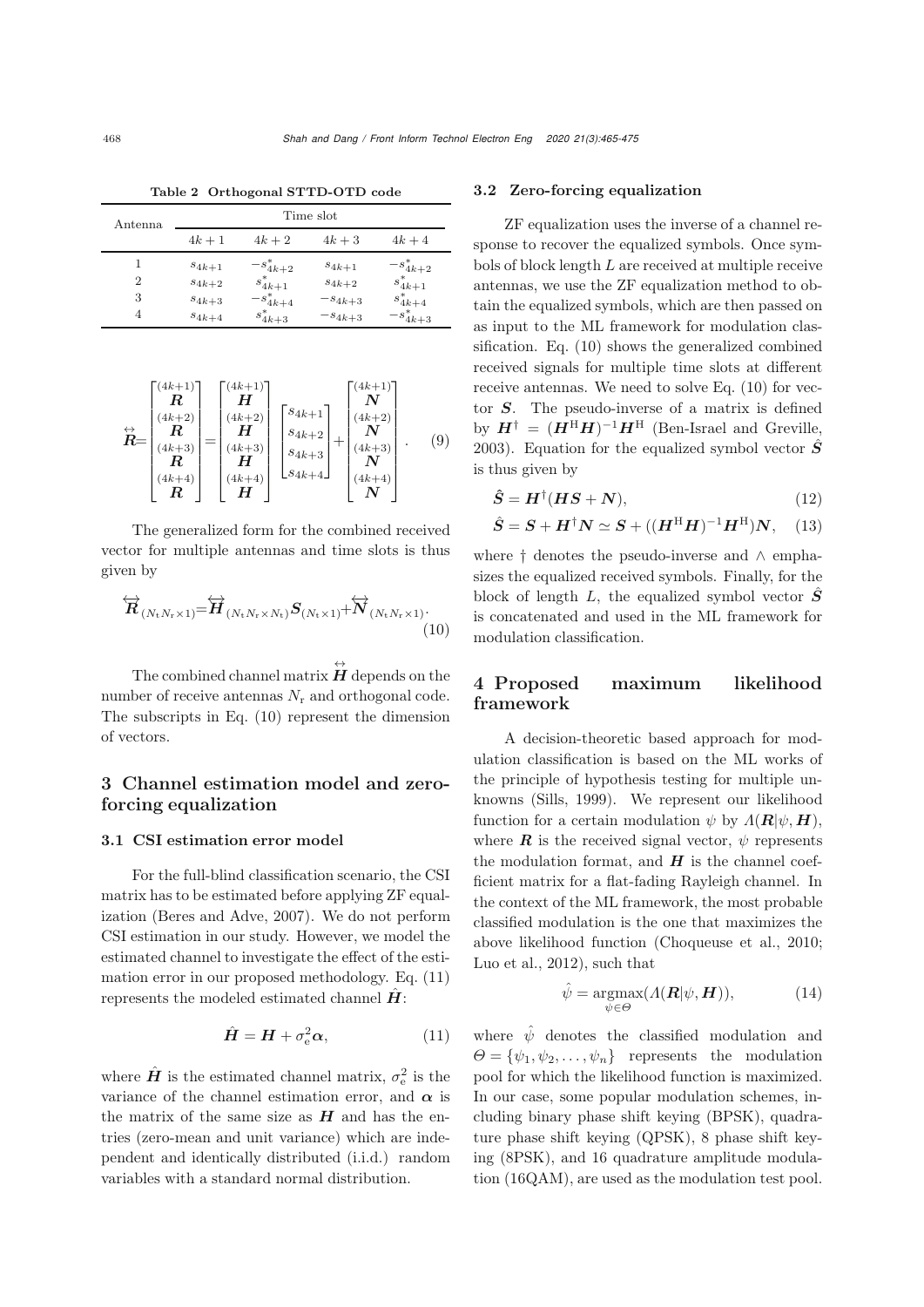$\Theta = (\psi_1 = \text{BPSK}, \psi_2 = \text{QPSK}, \psi_3 = \text{8PSK}, \psi_4 =$ 16QAM). A likelihood function depends on certain random variables. In our case, transmitted symbols S and Gaussian noise are the intrinsic random variables. ALRT is the optimal solution in the Bayesian sense, as given by [Choqueuse et al.](#page-9-17) [\(2010](#page-9-17)).

$$
\Lambda(\mathbf{R}|\psi,\mathbf{H}) = \int_{S} \Lambda(\mathbf{R}|\psi,S,\mathbf{H}) P[S/\psi] \mathrm{d}S, \quad (15)
$$

where  $S$  is the transmitted symbol corresponding to modulation under test and  $P[S/\psi]$  is the probability of S under modulation  $\psi$ . Since we assume that transmitted symbols are i.i.d. random variables, we can rewrite Eq. [\(15\)](#page-4-0) as

<span id="page-4-1"></span>
$$
\Lambda(\mathbf{R}|\psi, \mathbf{H}) =
$$
\n
$$
\prod_{k=1}^{L} \int_{S(k)} \Lambda(\mathbf{R}(k)|\psi, S(k), \mathbf{H}) P[S(k)/\psi] \, \mathrm{d}S.
$$
\n(16)

Since  $P[S(k)/\psi]$  is equal to  $1/(M^{N_t})$ , where M is the number of constellation points and  $N_t$  is the number of transmit antennas, Eq. [\(16\)](#page-4-1) can be rewritten as

<span id="page-4-2"></span>
$$
\Lambda(\mathbf{R}|\psi, \mathbf{H}) =
$$
\n
$$
\frac{1}{M^{L \cdot N_{\text{t}}}} \prod_{k=1}^{L} \sum_{S(k) \in \psi^{N_{\text{t}}}} \Lambda(\mathbf{R}(k)|\psi, S(k), \mathbf{H}).
$$
\n(17)

For a received signal  $R(k)$  given the channel matrix  $H$  and noise variance  $\sigma_{\rm n}^2$ , the probability density function is given by

$$
\Lambda(\mathbf{R}(k)|S(k),\mathbf{H}) = \frac{1}{(\pi\sigma_{\mathrm{n}}^2)^{N_{\mathrm{r}}}} \exp\left(-\frac{1}{\sigma_{\mathrm{n}}^2} ||\mathbf{R}(k) - \mathbf{H}S(k)||_{\mathrm{F}}^2\right).
$$
 (18)

Substituting Eq.  $(17)$  into Eq.  $(16)$ , we have

<span id="page-4-3"></span>
$$
\Lambda(r|\psi, \mathbf{H}) = \frac{1}{(M^{L \cdot N_{\text{t}}})(\pi \sigma_{\text{n}}^2)^{N_{\text{r}}}} \prod_{k=1}^{L} \sum_{S(k) \in \psi^{N_{\text{t}}}}
$$
\n
$$
\exp\left[-\frac{1}{\sigma_{\text{n}}^2} ||\mathbf{R}(k) - \mathbf{H}S(k)||_{\text{F}}^2\right].
$$
\n(19)

Maximizing Eq. [\(19\)](#page-4-3) can give us the desired classification results. However, for ease of analysis, the log likelihood function of Eq. [\(19\)](#page-4-3) is used instead:

$$
\log(A(\mathbf{R}|\psi, \mathbf{H})) = -LN_{t} \log M - N_{r} \log(\pi \sigma_{n}^{2}) + \sum_{k=1}^{L} \log \left( \sum_{S(k) \in \psi^{N_{t}}} \exp \left( -\frac{||\mathbf{R}(k) - \mathbf{H}S(k)||_{F}^{2}}{\sigma_{n}^{2}} \right) \right). (20)
$$

In Eq.  $(20)$ , L is the block length of symbols,  $H$ is the channel matrix,  $N_t$  and  $N_r$  are the numbers of transmit and receive antennas respectively,  $\sigma_{\rm n}^2$  is the noise variance, and *M* is the number of constellation points corresponding to hypothesis  $\psi$ .

<span id="page-4-0"></span>It is evident from Eq. [\(20\)](#page-4-4) that the computational complexity of the log likelihood function increases with the increasing number of transmitters. For Al-STBC and STTD-OTD MIMO schemes discussed in the previous section, we propose a different approach to use this ALRT function, which gets rid of this additional complexity due to the increasing number of transmitters. Instead of using the received vector  $\boldsymbol{R}$  at different antennas, we use the equalized symbol vector  $\hat{S}$  derived in Eq. [\(12\)](#page-3-3) for ML estimation. The updated low-complexity ALRT function is accordingly given by

<span id="page-4-5"></span>
$$
\log(A(\hat{S}|\psi, \mathbf{H})) = -L \log M - \log(\pi \sigma_n^2)
$$

$$
+ \sum_{k=1}^{L} \log \left( \sum_{S(k) \in \psi} \exp \left[ -\frac{||\hat{S} - S(k)||_{\mathrm{F}}^2}{\sigma_n^2} \right] \right). \tag{21}
$$

This function is evaluated via Monte-Carlo simulations for three different scenarios of OSTBC-MIMO systems, which are discussed in Section 5.

The proposed ALRT function in Eq. [\(21\)](#page-4-5) is independent of the number of transmit antennas  $(N_t)$  or receive antennas  $(N_r)$ . A typical ALRT function for a MIMO system [\(Choqueuse et al.](#page-9-23), [2009](#page-9-23); [Luo et al.](#page-9-18), [2012](#page-9-18)) as given in Eq. [\(20\)](#page-4-4) has exponential operations of order  $(MN)^{N_t}$ , where *M* is the order of the modulation scheme,  $N$  is the number of samples, and  $N_t$ is the number of transmit antennas. Our proposed methodology manages to get rid of the additional complexity of order  $O(N_t)$  caused by the additional number of antennas and has exponential operations of order *MN* similar to that of a SISO system. In the case of a full-blind classification scenario, the channel matrix  $H$  has to be estimated before the ZF equalization stage and the proposed ALRT function is also independent of *H*.

<span id="page-4-4"></span>We achieve ZF equalization using Moore-Penrose pseudo-inverse [\(Ben-Israel and Greville](#page-9-22), [2003](#page-9-22)). Pseudo-inverse has been used in very diverse areas and a lot of work has been done to optimize its complexity [\(Courrieu, 2008;](#page-9-24) [Saurabh](#page-9-25), [2015\)](#page-9-25). The built-in MATLAB function that we used to carry out simulations is based on spectral value decomposition. In general, the complexity of a pseudo-inverse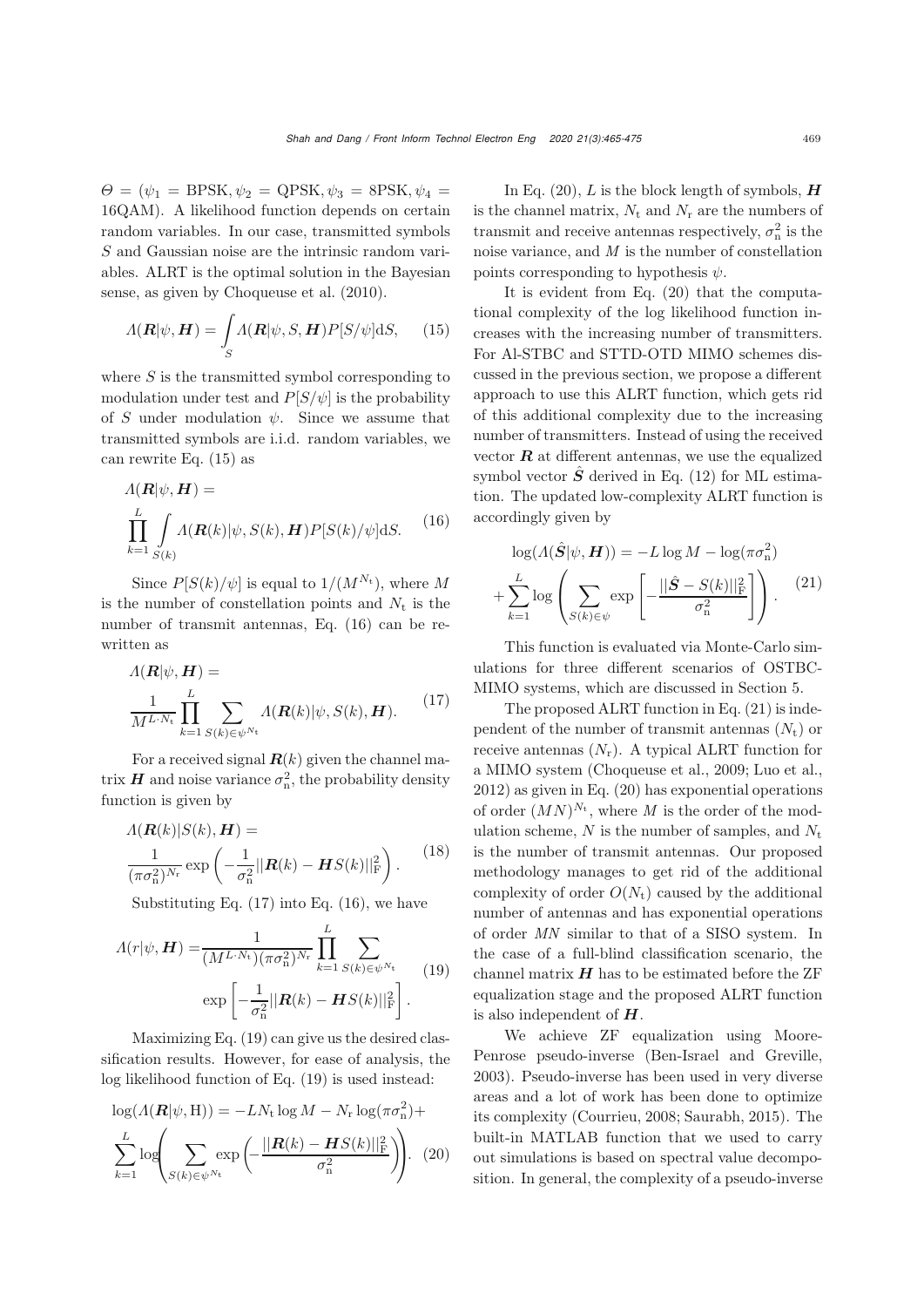is of order  $O(n^{\omega})$  [\(Cormen et al.](#page-9-26), [2009\)](#page-9-26), where *n* is the matrix dimension and  $\omega$  is the matrix multiplication constant with an upper bound of 2.372 863 9 [\(Le Gall](#page-9-27), [2016\)](#page-9-27).

## 5 Simulation results

The performance of the proposed algorithm is evaluated in this section. Five hundred Monte-Carlo iterations were performed for each modulation hypothesis  $(\psi_i)$  among a modulation pool of BPSK, QPSK, 8PSK, and 16QAM. The Al-STBC MIMO system with  $2 \times 2$  and  $2 \times 1$  and STTD-OTD with a  $4 \times 4$  antenna configuration were considered for verification of the proposed algorithm. Classification performance for each system was evaluated with and without consideration of the perfect CSI knowledge. An SNR range of −15 to 15 dB with 1 dB increment and CSI estimation error variance  $\sigma_e^2 = \{0, 0.1, 0.3\}$ were considered for performance evaluation. For ease of graphical visualization, the  $P_{cc}$  of modulations other than the hypothesis (or falsely classified modulations) were averaged for different values of  $\sigma_{\rm e}^2$  such that

$$
AvgP_{cc}(\psi_i|\psi_j) = \frac{1}{3} \sum_{n=1}^{3} P_{cc}(\psi_i|\psi_j) | (\sigma_e^2(n)), \quad (22)
$$

where  $i \neq j$ ,  $\sigma_e^2(1) = 0$  when the receiver has perfect CSI knowledge,  $\sigma_e^2(2) = 0.1$ , and  $\sigma_e^2(3) = 0.3$ . Simulation results for three different configurations are discussed separately in subsequent subsections.

#### 5.1 Performance of 2 × 1 Al-STBC

All simulations were carried out for a length of  $L = 1024$  i.i.d. modulated symbols. The signal power and modulation type from all the transmit antennas were assumed to be the same, and the number of transmit antennas  $N_t$  and noise variance  $\sigma_n^2$ were known at the receiver. Fig. [2](#page-6-0) shows the classification results for Al-STBC for the  $2 \times 1$  antenna configuration. Figs. [2a–2d](#page-6-0) show the percentage of correct classification when BPSK, QPSK, 8PSK, and 16QAM were transmitted. When  $\sigma_{\rm e}^2 = 0$  (with perfect CSI knowledge), 100% classification results were achieved at almost 5 dB and beyond for all hypotheses. In the case of imperfect CSI, when  $\sigma_{\rm e}^2 = 0.1$ , 90% correct classification was achieved at 5 dB and beyond for BPSK, QPSK, and 16QAM and at 0 dB for 8PSK. When  $\sigma_{\rm e}^2 = 0.3$ , more than 70% correct

classification was achieved at 5 dB for BPSK and QPSK and at 0 dB for 16QAM. For 8PSK, 90% correct classification was achieved at 5 dB and beyond when  $\sigma_{\rm e}^2 = 0.3$ .

#### 5.2 Performance of  $2 \times 2$  Al-STBC

Classification results for Al-STBC with a  $2 \times 2$ antenna configuration are depicted in Fig. [3.](#page-6-1) As expected, the performance has been significantly improved compared to the  $2 \times 1$  MISO scenario. Fig. [3a](#page-6-1) shows the percentage of correct classification when BPSK was transmitted. When  $\sigma_{\rm e}^2 = 0$ , 100% correct classification was achieved at −3 dB and beyond. In the case of imperfect CSI, when  $\sigma_{\rm e}^2$  was 0.1, more than 90% correct classification was achieved at 0 dB and beyond. However, when  $\sigma_{\rm e}^2 = 0.3$ , more than 80% correct classification was achieved at 0 dB and beyond. Similar results can be deduced from Figs. [3b–3d](#page-6-1), which show the correct classification percentage for QPSK, 8PSK, and 16QAM transmissions. With perfect CSI knowledge, QPSK, 8PSK, and 16QAM transmissions all achieved 100% correct classification at  $-3$  dB and beyond. When  $\sigma_{\rm e}^2 = 0.1$ , QPSK, 8PSK, and 16QAM achieved at least 90% correct classification at  $-2$ ,  $-5$ , and  $-2$  dB, respectively. In the case of  $\sigma_{\rm e}^2 = 0.3$ , 90% correct classification was achieved at 0 dB for QPSK and 16QAM and at −5 dB for 8PSK.

#### 5.3 Performance of  $4 \times 4$  STTD-OTD

The classification results for  $4 \times 4$  STTD-OTD are shown in Fig. [4.](#page-7-0) It is evident from Figs [4a–4d](#page-7-0) that a perfect classification in the case of  $\sigma_{\rm e}^2 = 0$ was achieved at  $-9$ ,  $-8$ ,  $-5$ , and  $-8$  dB for BPSK, QPSK, 8PSK, and 16QAM, respectively. When  $\sigma_{\rm e}^2$  = 0.1 and 0.3, more than 90% correct classification was achieved at −5 dB and beyond.

It can be generalized in view of the above simulation results for all the three presented scenarios that classification performance increases with the increasing number of receive antennas. The best results were achieved in the  $4 \times 4$  antenna configuration. When a channel estimation error variance  $\sigma_{\rm e}^2$  was up to 0.3, the results for 2 and 4 antennas were very promising with almost 90% correct classification at less than −5 dB.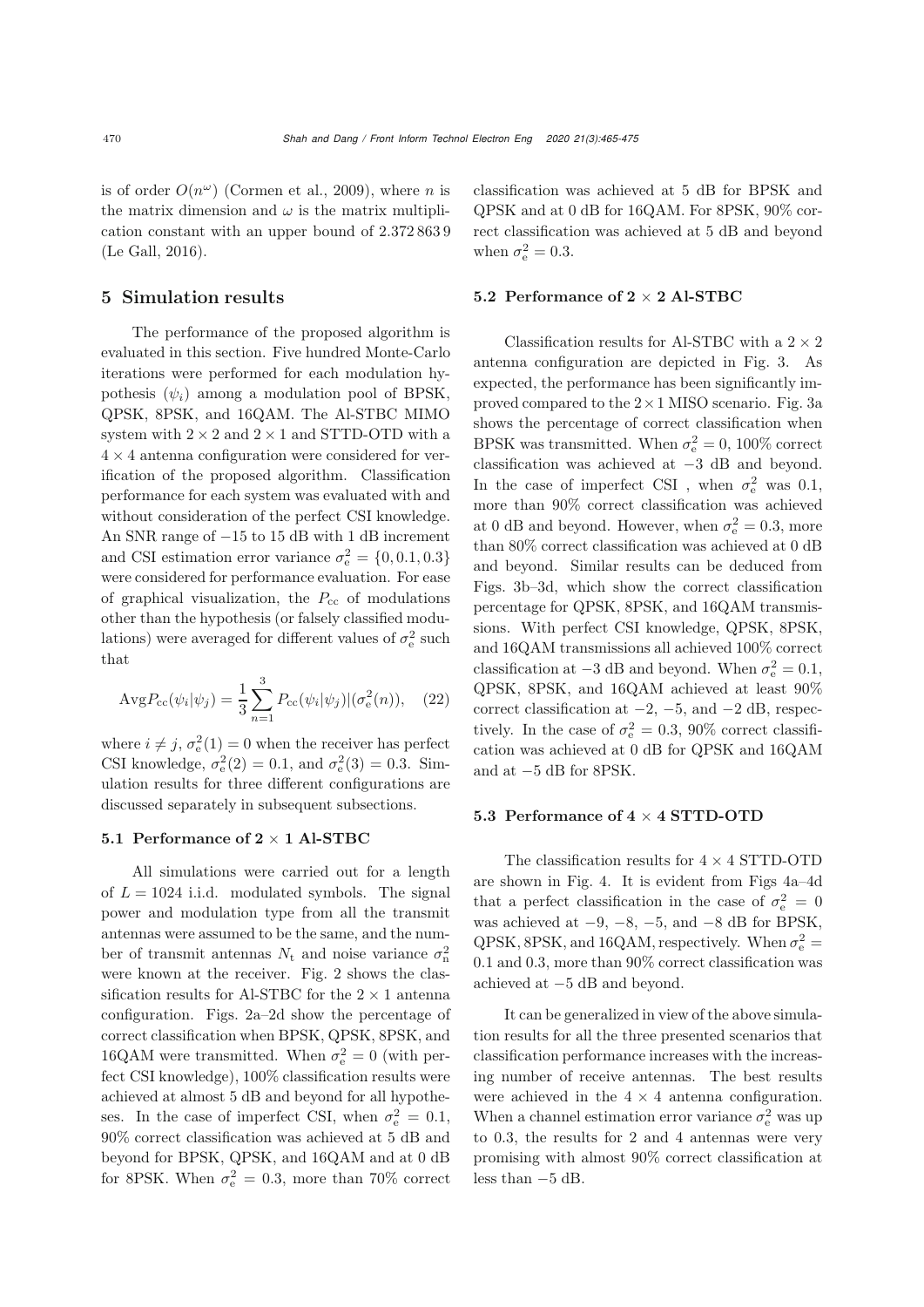

Fig. 2 Classification performance of  $2 \times 1$  Al-STBC MISO for  $\psi_1 = BPSK$  (a),  $\psi_2 = QPSK$  (b),  $\psi_3 = 8PSK$ (c), and  $\psi_4 = 16QAM$  (d) with  $L = 1024$  symbols at different CSI estimation error values  $\sigma_e^2$ 

<span id="page-6-0"></span>

<span id="page-6-1"></span>Fig. 3 Classification performance of  $2 \times 2$  Al-STBC MIMO for  $\psi_1 = BPSK$  (a),  $\psi_2 = QPSK$  (b),  $\psi_3 = 8PSK$ (c), and  $\psi_4 = 16\text{QAM}$  (d) with  $L = 1024$  symbols at different CSI estimation error values  $\sigma_e^2$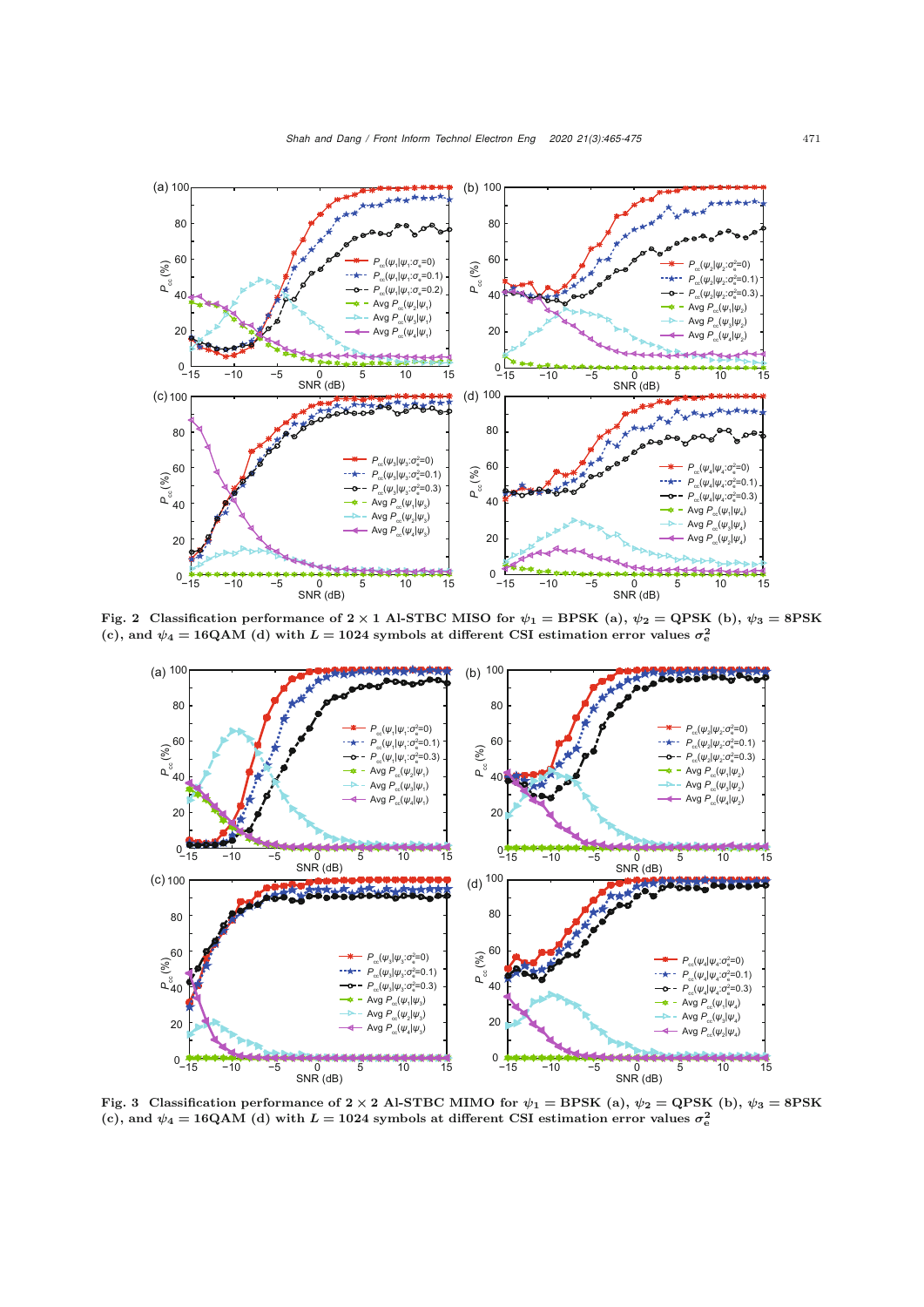## 6 Discussion and future work

For all the modulation hypotheses in the three scenarios discussed above, considerably high classification results were achieved even at CSI estimation error variance  $\sigma_{\rm e}^2 = 0.3$ , which has not been reported in the literature to the best of our knowledge. Confusion matrices of all the three configurations,  $2 \times 1$ ,  $2 \times 2$ , and  $4 \times 4$ , for  $\sigma_e^2 = 0$ , 0.1, and 0.3 at 0 dB SNR, are provided in Table [3.](#page-7-1) It is evident that

in the case of perfect CSI ( $\sigma_{\rm e}^2 = 0$ ),  $2 \times 2$  and  $4 \times 4$ MIMO configurations exhibited perfect classification results. However, for the  $2 \times 1$  MISO configuration, more than 90% correct classification was achieved. From Table [3,](#page-7-1) we can observe that for the  $2 \times 1$  MISO configuration at  $\sigma_{\rm e}^2 = 0.3$ , BPSK was falsely classified as 8PSK and 16QAM for about 20% and 15% of the instances, respectively. Similarly, when  $\sigma_{\rm e}^2 = 0.3$ , BPSK had the lowest classification accuracy of 78% for the  $2 \times 2$  configuration. It was falsely classified as



<span id="page-7-0"></span>Fig. 4 Classification performance of  $4 \times 4$  STTD-OTD MIMO for  $\psi_1 = BPSK$  (a),  $\psi_2 = QPSK$  (b),  $\psi_3 = 8PSK$ (c), and  $\psi_4 = 16QAM$  (d) with  $L = 1024$  symbols at different CSI estimation error values  $\sigma_e^2$ 

<span id="page-7-1"></span>

|  | Table 3 Confusion matrices for $2 \times 1$ , $2 \times 2$ , and $4 \times 4$ configurations at $\sigma_e^2 = \{0, 0.1, 0.3\}$ with 0 dB SNR |
|--|----------------------------------------------------------------------------------------------------------------------------------------------|
|  |                                                                                                                                              |

| Configuration               |             | $\sigma_{\rm e}^2=0$ |                |                | $\sigma_{\rm e}^2=0.1$ |                |                | $\sigma_{\rm e}^2=0.3$ |                |                |                |                |                |
|-----------------------------|-------------|----------------------|----------------|----------------|------------------------|----------------|----------------|------------------------|----------------|----------------|----------------|----------------|----------------|
|                             |             | BPSK                 |                |                | QPSK 8PSK 16QAM        | BPSK           | QPSK 8PSK      |                        | 16QAM          | BPSK           |                | QPSK 8PSK      | 16QAM          |
| $2 \times 1$<br><b>MISO</b> | <b>BPSK</b> | 88                   |                | 8              | 3                      | 70             | 6              | 15                     | 9              | 56             | 9              | 20             | 15             |
|                             | <b>OSPK</b> | $\overline{2}$       | 90             | 6              | $\overline{2}$         | 4              | 78             | 10                     | 8              | 8              | 60             | 18             | 14             |
|                             | 8PSK        | $\Omega$             |                | 98             |                        | $\Omega$       | 5              | 91                     | 4              | 4              | 4              | 88             | $\overline{4}$ |
|                             | 16QAM       |                      |                | 7              | 91                     | 3              | 6              | 9                      | 82             | 7              | 11             | 13             | 69             |
| $2 \times 2$<br><b>MIMO</b> | <b>BPSK</b> | 100                  | $\theta$       | $\overline{0}$ | $\theta$               | 96             | $\theta$       | $\overline{4}$         | $\overline{0}$ | 78             | 5              | 8              |                |
|                             | <b>OSPK</b> | $\Omega$             | 100            | $\Omega$       | $\Omega$               | $\Omega$       | 95             | 3                      | $\overline{2}$ | $\overline{2}$ | 90             | 7              |                |
|                             | 8PSK        | $\Omega$             | $\overline{0}$ | 100            | $\overline{0}$         |                | $\overline{2}$ | 95                     | $\overline{2}$ |                | 3              | 91             | 5              |
|                             | 16QAM       | $\overline{0}$       | $\overline{0}$ | $\theta$       | 100                    | $\overline{0}$ | $\overline{2}$ | $\overline{4}$         | 94             | $\overline{2}$ |                |                | 90             |
| $4 \times 4$<br><b>MIMO</b> | <b>BPSK</b> | 100                  | $\Omega$       | $\Omega$       | $\Omega$               | 98             | $\overline{2}$ | $\Omega$               | $\Omega$       | 96             |                | 3              | $\Omega$       |
|                             | <b>OSPK</b> | $\overline{0}$       | 100            | $\Omega$       | $\overline{0}$         | $\overline{0}$ | 98             | $\Omega$               | $\overline{2}$ |                | 94             | 3              |                |
|                             | 8PSK        | $\Omega$             | $\Omega$       | 100            | $\Omega$               | 4              | $\Omega$       | 97                     | $\overline{2}$ | $\overline{2}$ | 5              | 85             | 8              |
|                             | 16QAM       | $\overline{0}$       | $\overline{0}$ | $\overline{0}$ | 100                    | $\overline{0}$ | п              | $\overline{2}$         | 97             |                | $\overline{2}$ | $\overline{2}$ | 95             |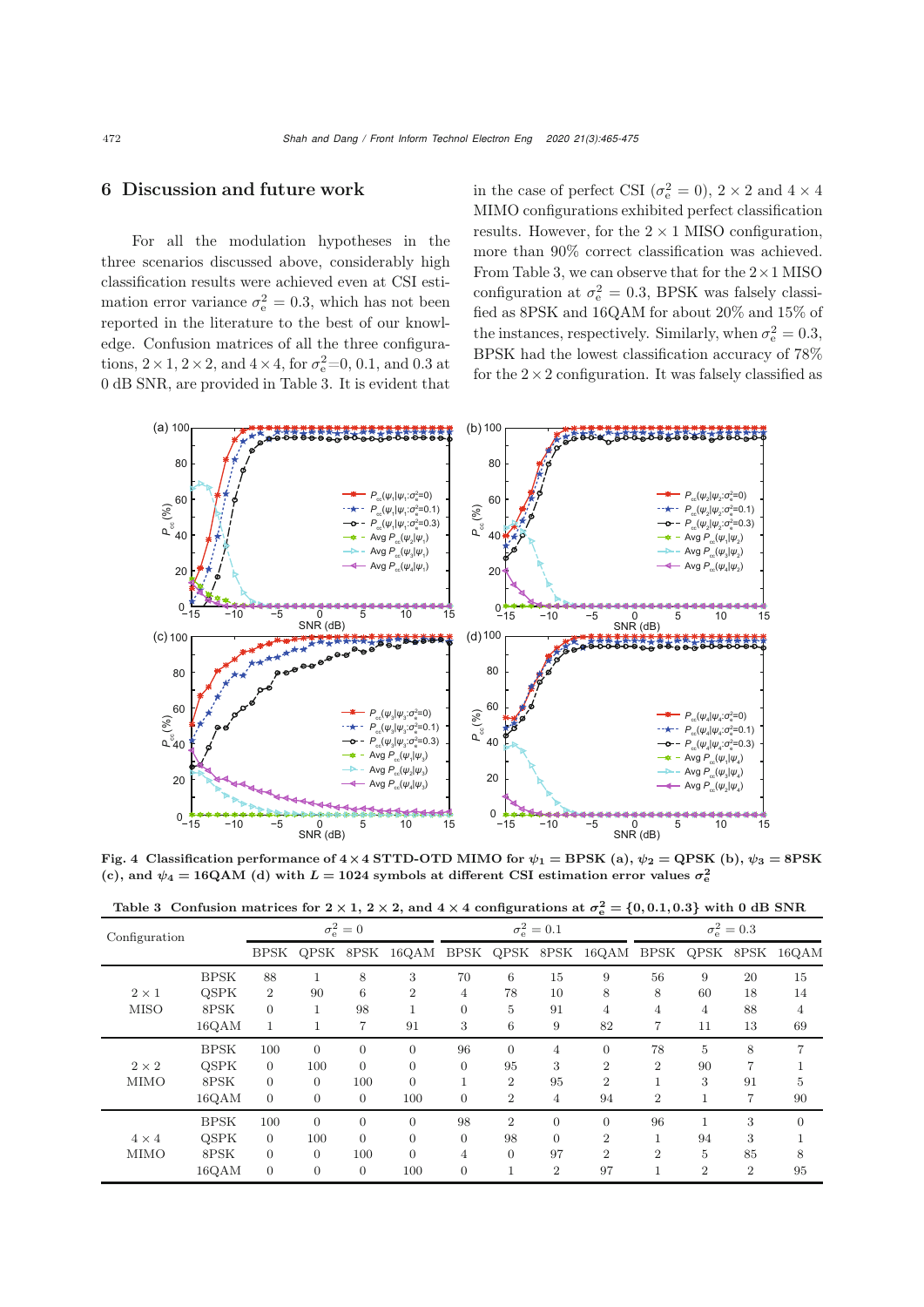QPSK, 8PSK, and 16QAM for 5%, 8%, and 7% of the trials, respectively. When  $\sigma_{\rm e}^2 = 0.1$ , 95% and 97.5% correct classifications were achieved in the cases of  $2 \times 2$  and  $4 \times 4$  configurations, respectively. Similarly, an average of 92.5% correct classification was achieved for the  $4 \times 4$  configuration at 0 dB SNR and  $\sigma_{\rm e}^2 = 0.3$ .

Table [4](#page-8-0) gives a brief comparison of our proposed approach with some state-of-the-art AMC methodologies for MIMO systems. Although the underlying assumptions and MIMO system configurations may vary among each of the referred articles, they can still provide a fair comparison in terms of average classification accuracy. For instance, [Choqueuse et al.](#page-9-23) [\(2009](#page-9-23)) used ALRT to tackle modulation classification in the MIMO system with a  $2 \times 4$  configuration without perfect CSI. However, channel estimation error variance  $\sigma_{\rm e}^2$  was not provided. [Choqueuse et al.](#page-9-23) [\(2009](#page-9-23)) achieved an average classification accuracy of 93% for the unknown channel scenario and around 98% in the case of perfect channel knowledge.

In [Hassan et al.](#page-9-28) [\(2012](#page-9-28)), higher-order statistical moments and cumulants were used, and about 75% classification accuracy was achieved at 5 dB SNR and  $\sigma_{\rm e}^2 = 0.1$ . In [Turan et al.](#page-10-7) [\(2016\)](#page-10-7), a joint probability distribution function was proposed for unknown antenna numbers and modulation type. However, it gave classification results with perfect channel knowledge only, i.e., 90% classification accuracy on average at 0 dB SNR. [Luo et al.](#page-9-18) [\(2012](#page-9-18)) used an ML-based approach with a  $2 \times 3$  antenna configuration and achieved about 93% classification accuracy on average at 0 dB SNR without perfect channel knowledge. However, the estimation error was not provided in this study. In [Mühlhaus et al.](#page-9-15) [\(2012](#page-9-15)), fourth-order cumulants were used as the feature space for classification. An average classification accuracy of 94% was achieved without perfect CSI knowledge.

<span id="page-8-0"></span>Table 4 Comparison of the proposed approach with the state-of-the-art methodologies with 0 dB SNR and imperfect CSI

| Literature              | Basic approach $N_t \times N_r$ |              | $P_{cc}$ |
|-------------------------|---------------------------------|--------------|----------|
| Choqueuse et al. (2009) | ML-based                        | $2 \times 4$ | 93.0%    |
| Hassan et al. $(2012)$  | Feature-based                   | $2 \times 4$ | 75.0%    |
| Turan et al. $(2016)$   | ML-based                        | $2 \times 4$ | 90.0%    |
| Luo et al. $(2012)$     | ML-based                        | $2 \times 3$ | 93.0%    |
| Mühlhaus et al. (2012)  | Feature-based                   | $2 \times 4$ | 94.0%    |
| This paper              | ML-based                        | $4 \times 4$ | 97.5%    |

The methodology proposed in this study achieved an average accuracy of about 97.5% at 0 dB SNR with a channel estimation error variance of  $\sigma_{\rm e}^2$  = 0.1 for a 4 × 4 STBC-MIMO configuration. Complexity analysis for ML-based schemes was carried out in Section 4, and the approach proposed in this study provided the least complex solution among the ML candidates to the best of our knowledge. A detailed summary of state-of-the-art solutions [based](#page-9-0) [on](#page-9-0) [ML](#page-9-0) [and](#page-9-0) [feature](#page-9-0) [was](#page-9-0) [given](#page-9-0) [in](#page-9-0) Bahloul et al. [\(2016\)](#page-9-0). However, most approaches deal with non-orthogonal MIMO systems for no more than two transmit antennas.

Based on the review in Section 1, AMC research for MIMO systems is still evolving and there are certain avenues which need further exploration. There are some aspects that we intend to tackle as part of our future research:

1. Use the potential of deep learning to tackle the problems of AMC in MIMO systems, where the number of transmit antennas is also unknown at the receiver.

2. Classify nonlinear modulations which are used in satellite communication such as minimum shift keying (MSK), Gaussian-MSK (GMSK), and Feher-patennted QPSK (FQPSK).

3. Expand the number of target modulations.

4. Work with signals received from the real environment for more realistic analysis.

## 7 Conclusions

A simple yet effective methodology has been proposed in this study to tackle the problems of AMC in STBC-MIMO systems. Using the ZF equalization technique, we modified the typical ALRT function for modulation classification of MIMO systems. The proposed ALRT function is independent of the number of antennas and the CSI matrix, and offers a considerably low-complexity likelihood solution for STBC-MIMO systems. Monte-Carlo simulations of 500 iterations for each hypothesis were carried out to verify the proposed approach. To the best of our knowledge, there has been no study which deals with modulation classification of STBC-MIMO for more than two antennas. Besides typical Al-STBC for  $2 \times 1$  and  $2 \times 2$  scenarios, we investigated the proposed approach for a 4×4 STBC-MIMO configuration. Moreover, the proposed approach has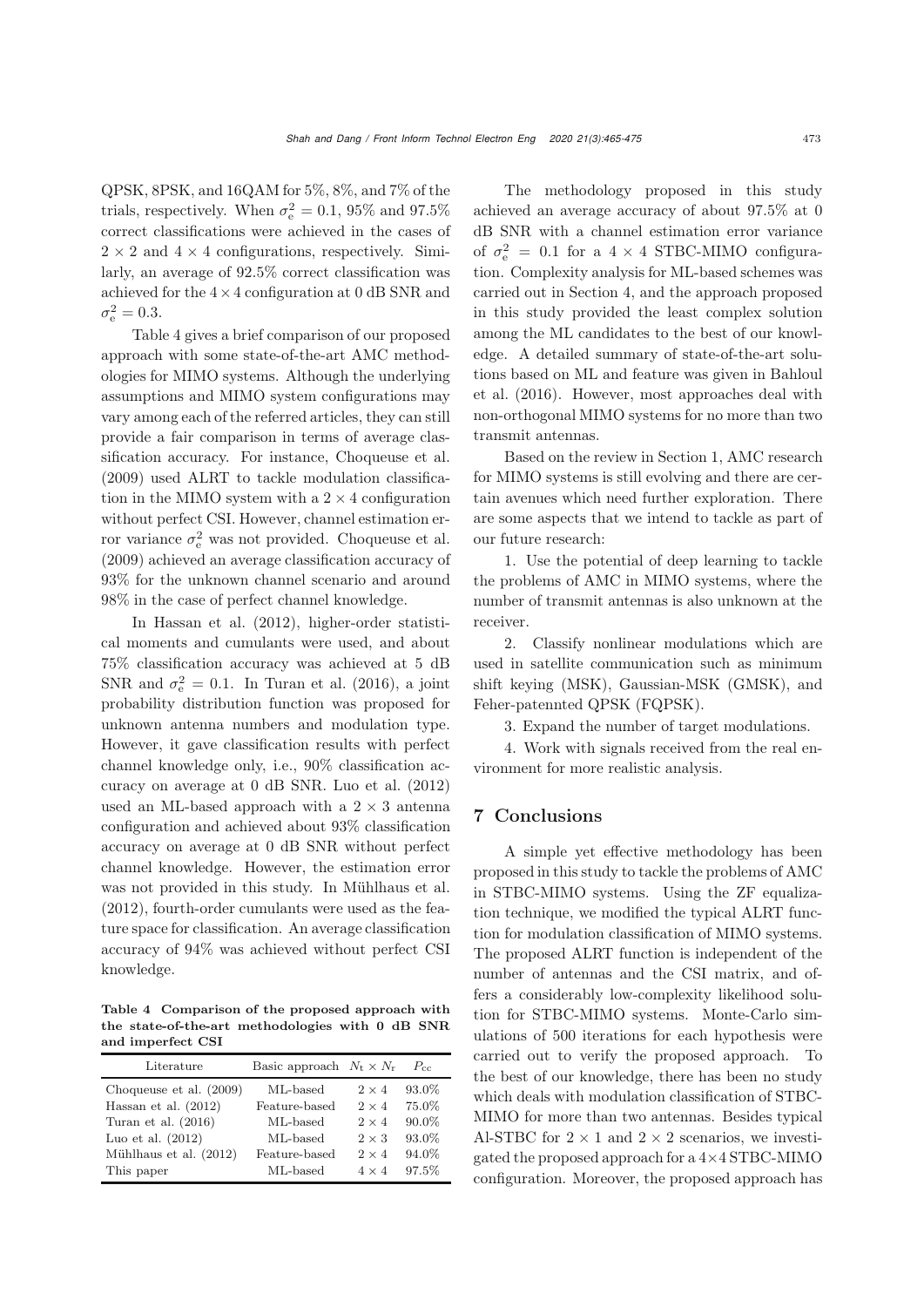been thoroughly investigated for blind channel scenarios with different values of the channel estimation error. Simulation results showed a promising classification outcome for a wide range of SNR and robust behavior against high CSI estimation error variance.

#### Compliance with ethics guidelines

Maqsood H. SHAH and Xiao-yu DANG declare that they have no conflict of interest.

#### References

- <span id="page-9-2"></span>Alamouti SM, 1998. A simple transmit diversity technique for wireless communication. *IEEE J Sel Areas Commun*, 16(8):1451-1458. https://doi.org/10.1109/49.730453
- <span id="page-9-11"></span>Ali A, Fan YY, 2017. Unsupervised feature learning and automatic modulation classification using deep learning model. *Phys Commun*, 25:75-84.
- https://doi.org/10.1016/j.phycom.2017.09.004
- <span id="page-9-10"></span>Aslam MW, Zhu ZC, Nandi AK, 2012. Automatic modulation classification using combination of genetic programming and KNN. *IEEE Trans Wirel Commun*, 11(8):2742-2750.
- https://doi.org/10.1109/TWC.2012.060412.110460
- <span id="page-9-0"></span>Bahloul MR, Yusoff MZ, Abdel-Aty AH, et al., 2016. Modulation classification for MIMO systems: state of the art and research directions. *Chaos Sol Fract*, 89:497-505. https://doi.org/10.1016/j.chaos.2016.02.029
- <span id="page-9-22"></span>Ben-Israel A, Greville TNE, 2003. Generalized Inverses: Theory and Applications. Springer, New York, USA.
- <span id="page-9-20"></span>Beres E, Adve R, 2007. Blind channel estimation for orthogonal STBC in MISO systems. *IEEE Trans Veh Technol*, 56(4):2042-2050.
	- https://doi.org/10.1109/TVT.2007.897639
- <span id="page-9-23"></span>Choqueuse V, Azou S, Yao K, et al., 2009. Modulation recognition for MIMO communications. *Milit Tech Acad Rev*, 19(2):183-196.
- <span id="page-9-17"></span>Choqueuse V, Marazin M, Collin L, et al., 2010. Blind recognition of linear space-time block codes: a likelihoodbased approach. *IEEE Trans Signal Process*, 58(3): 1290-1299. https://doi.org/10.1109/TSP.2009.2036062
- <span id="page-9-26"></span>Cormen TH, Leiserson CE, Rivest RL, et al., 2009. Introduction to Algorithms. MIT Press, Massachusettes, USA.
- <span id="page-9-24"></span>Courrieu P, 2008. Fast computation of Moore-Penrose inverse matrices. *Neur Inform Process Lett Rev*, 8(2):25-29.
- <span id="page-9-1"></span>Dobre OA, Abdi A, Bar-Ness Y, et al., 2007. Survey of automatic modulation classification techniques: classical approaches and new trends. *IET Commun*, 1(2):137- 156. https://doi.org/10.1049/iet-com:20050176
- <span id="page-9-12"></span>Eldemerdash YA, Marey M, Dobre OA, et al., 2013. Fourthorder statistics for blind classification of spatial multiplexing and Alamouti space-time block code signals. *IEEE Trans Commun*, 61(6):2420-2431.

https://doi.org/10.1109/TCOMM.2013.042313.120629

- <span id="page-9-13"></span>Hassan K, Nsiala Nzéza C, Berbineau M, et al., 2010. Blind modulation identification for MIMO systems. IEEE Global Telecommunications Conf, p.1-5.
- <span id="page-9-28"></span>Hassan K, Dayoub I, Hamouda W, et al., 2012. Blind digital modulation identification for spatially-correlated MIMO systems. *IEEE Trans Wirel Commun*, 11(2):683-693.
- <span id="page-9-5"></span>Huang CY, Polydoros A, 1995. Likelihood methods for MPSK modulation classification. *IEEE Trans Commun*, 43(2-4):1493-1504. https://doi.org/10.1109/26.380199
- <span id="page-9-21"></span>Jalloul LMA, Rohani K, Kuchi K, et al., 1999. Performance analysis of CDMA transmit diversity methods. 50th Vehicular Technology Conf, p.1326-1330. https://doi.org/10.1109/VETECF.1999.801478
- <span id="page-9-27"></span>Le Gall F, 2016. Solving Laplacian systems in logarithmic space. https://arxiv.org/abs/1608.01426
- <span id="page-9-18"></span>Luo MG, Li LP, Tang B, 2012. A blind modulation recognition algorithm suitable for MIMO-STBC systems. IEEE 12th Int Conf on Computer and Information Technology, p.271-276. https://doi.org/10.1109/CIT.2012.77
- <span id="page-9-16"></span>Marey M, Dobre OA, 2015. Blind modulation classification for Alamouti STBC system with transmission impairments. *IEEE Wirel Commun Lett*, 4(5):521-524. https://doi.org/10.1109/LWC.2015.2451174
- <span id="page-9-15"></span>Mühlhaus MS, Öner M, Dobre OA, et al., 2012. Automatic modulation classification for MIMO systems using fourth-order cumulants. IEEE Vehicular Technology Conf, p.1-5.
	- https://doi.org/10.1109/VTCFall.2012.6399061
- <span id="page-9-7"></span>Nandi AK, Azzouz EE, 1997. Modulation recognition using artificial neural networks. *Signal Process*, 56(2):165- 175. https://doi.org/10.1016/S0165-1684(96)00165-X
- <span id="page-9-8"></span>Nandi AK, Azzouz EE, 1998. Algorithms for automatic modulation recognition of communication signals. *IEEE Trans Commun*, 46(4):431-436. https://doi.org/10.1109/26.664294
- <span id="page-9-3"></span>Niu MB, Cheng JL, Holzman JF, 2014. Alamouti-type STBC for atmospheric optical communication using coherent detection. *IEEE Photon J*, 6(1):7900217. https://doi.org/10.1109/JPHOT.2014.2302807
- <span id="page-9-4"></span>Quan Z, Ribeiro MV, 2011. A low cost STBC-OFDM system with improved reliability for power line communications. IEEE Int Symp on Power Line Communications and Its Applications, p.261-266. https://doi.org/10.1109/ISPLC.2011.5764404
- <span id="page-9-19"></span>Salam AOA, Sheriff RE, Al-Araji SR, et al., 2015. Automatic modulation classification in cognitive radio using multiple antennas and maximum-likelihood techniques. 15th Int Conf on Computer and Information Technology, p.1-5.

https://doi.org/10.1109/cit/iucc/dasc/picom.2015.3

- <span id="page-9-25"></span>Saurabh N, 2015. Improving the Performance of Moore-Penrose Pseudo-Inverse for a Graph's Laplacian Using GPU. MS Thesis, Amsterdam, the Netherlands. https://doi.org/10.13140/2.1.4457.5048
- <span id="page-9-14"></span>Shi M, Bar-Ness Y, Su W, 2007. STC and BLAST MIMO modulation recognition. IEEE Global Telecommunications Conf, p.3034-3039. https://doi.org/10.1109/GLOCOM.2007.575
- <span id="page-9-6"></span>Sills JA, 1999. Maximum-likelihood modulation classification for PSK/QAM. Military Communications Conf, p.217- 220. https://doi.org/10.1109/MILCOM.1999.822675
- <span id="page-9-9"></span>Swami A, Sadler BM, 2000. Hierarchical digital modulation classification using cumulants. *IEEE Trans Commun*, 48(3):416-429. https://doi.org/10.1109/26.837045